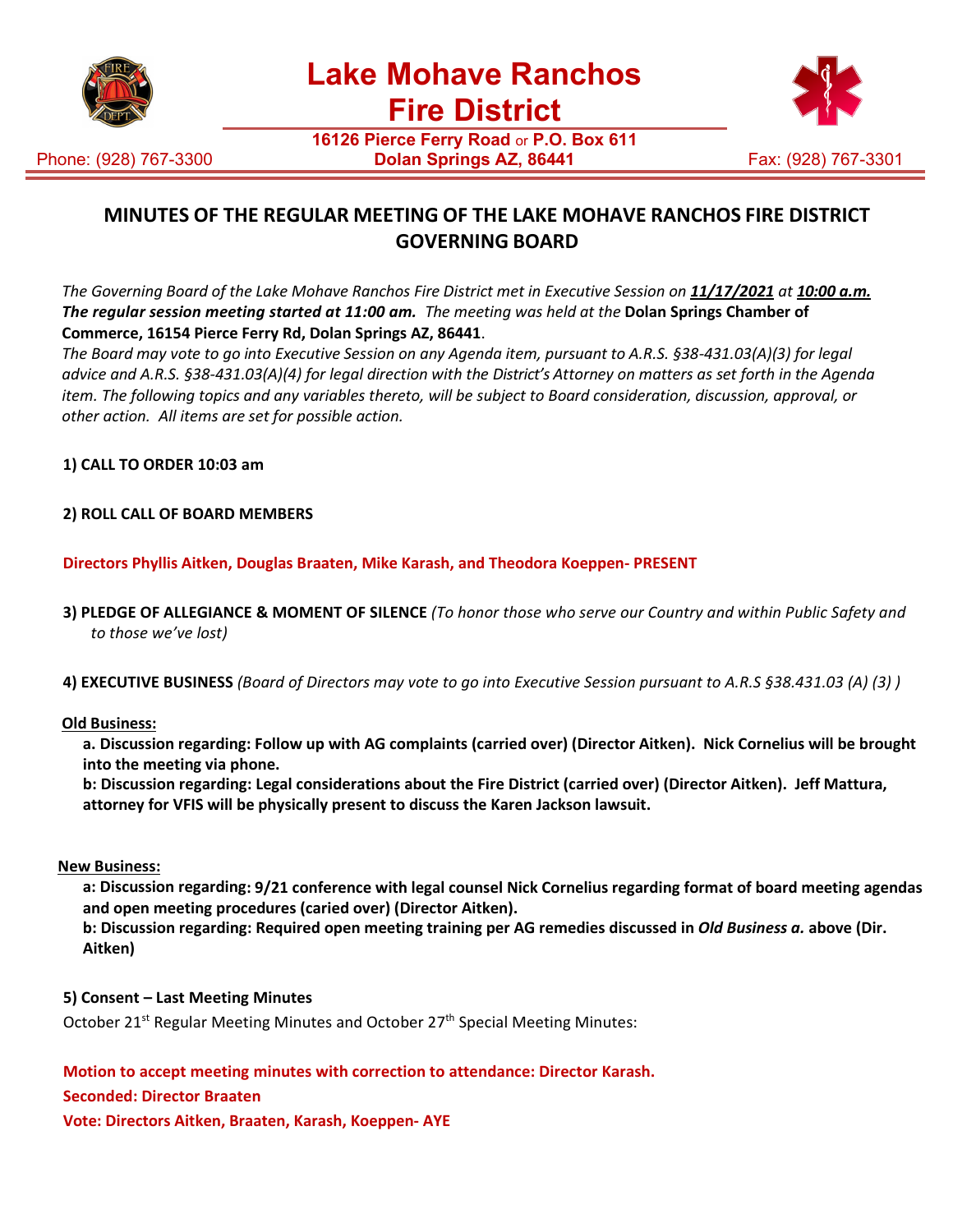### **6) REPORTS**

# **a. Financial report**

# **Steven from James Vincent Group gave the financial presentation.**

Revenue for the month of October was 214K, which is over budget by 44K. This is largely due to an influx of tax revenue which happens about twice a year- in October and again in April or May.

Tax revenue is 197K, which is over budget by 54K. This is because of the point mentioned above.

Non-tax revenue for October is 17.5K, which is under budget by 9K. This is largely in part because ambulance revenue tends to be volatile.

Expenses for October totaled \$120K, which is over budget by \$49K. This overage, as with previous months, is because of vehicle fuel and vehicle maintenance, along with overtime wages concerning Wildland deployments.

Year to date, total revenue is \$440K, which is 191K over budget due to the AVG grant income of 200K. However, tax revenue is at \$46K, which is 62K under budget.

Year to date, total expenses are 525K, which is 267K over budget. This variance is due to the AVG grant and personnel expenses.

**Motion to accept financials as presented: Director Aitken Seconded: Director Karash Vote: Directors Aitken, Braaten, Karash, Koeppen- AYE**

# **b: Chief Report**

Fire Chief Bonnee began his report by expressing appreciation for his staff and volunteers for the work that they've done this month, as at some points during the month they were handling four or five calls at a time.

#### **Run Report:**

AMR Transports: 0 Med Calls: 89 Dolan Transports: 74 Dolan Refusals: 8 Dolan Public Assists: 3 Fire Calls:18 Mutual Aid calls: 0 Hwy 93 Calls: 26 Meadview calls: 9 Meadview transports: 5 Meadview Refusals: 2 Meadview Public Assists: 2 Meadview coverage days: 15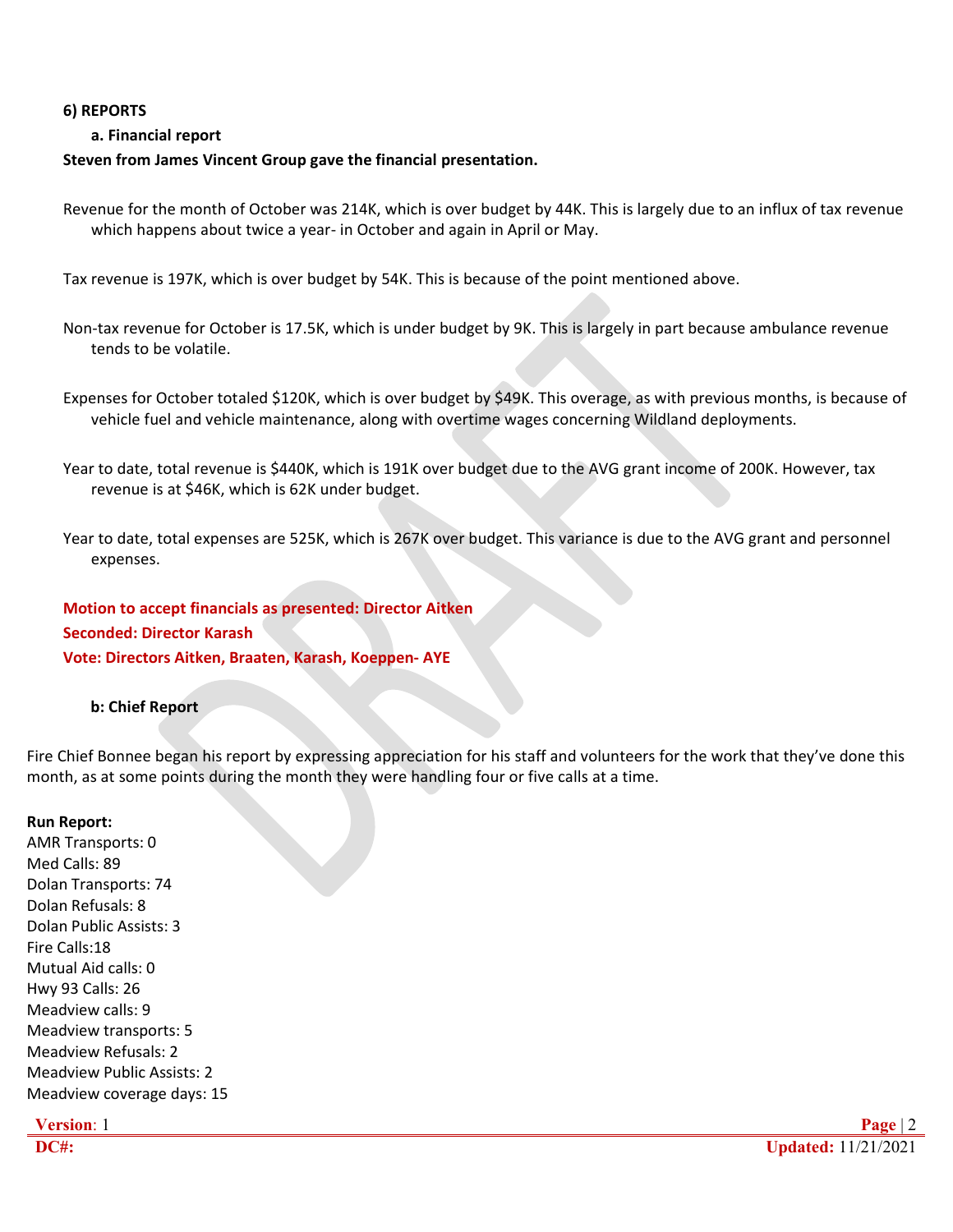#### **Meetings/Conferences/Trainings:** MCFOA meeting Monthly Run Review

# **District Properties**:

Our Halloween trunk or treat at both stations were a huge success. The new cascade system was installed and in service, which fills the bottles the firemen use to breathe.

#### **Projects in the works:**

The 2021 AFG grant has opened and the Chief is currently working with the grant writer to submit applications for a turnout extractor washer and dryer, along with a Type 6 brush truck with four wheel drive.

Call volume is up by 73%. There have been several occasions where we had multiple calls at the same time. The District is short staffed and there is concern about burnout in the crew. The Chief is currently looking at options for creating incentives to draw in more eligible individuals to join LMRFD and relieve the stress on the very small number of staff we currently have. Part of the reason the call volume has increased is because of COVID, and that may not be slowing down any time soon.

The District is hosting the MCFOA meeting at the DSCC on November 18<sup>th</sup>.

The Fire Chief and Glenn Gardner of the admin staff are working with the State Fire Marshal to obtain approval for a fuel tank.

James Vincent Group is looking at the costs for a backup generator.

The Chief is still going over options to replace the Ford ambulance that is becoming too costly to repair.

# **7) REGULAR SESSION**

# **Old Business:**

- **a) Discussion and possible action:** Legal considerations regarding the Fire District (carried over) (Dir. Aitken) Discussed in Executive.
- **b) Discussion and possible action**: AG complaint follow-up (carried over) (Dir. Aitken) Discussed in Executive.
- **c) Discussion and possible action:** Purchase of station generator for emergencies (Fire Chief Bonnee) There was discussion about placing a generator at Station 41. It was explained that a generator is necessary there because it is where the District radio equipment is located and how they are dispatched to calls. DeVault Electric quoted the District 26K to have one installed. The next closest quote was 62K. No action taken.
- **d) Discussion and possible action:** Fuel supply for the Fire District (Fire Chief Bonnee)

Glenn Gardner updated the Board on the steps taken to date. He explained that it is a complicated process with several entities involved and regulations to adhere to.

#### **New Business:**

**a) Discussion and possible action:** 9/21 conference with legal counsel Nick Cornelius regarding agenda format, open meeting procedures. (Director Aitken)

Director Aitken told the Board that an amended agenda was posted by the admin staff to correct any errors. Glenn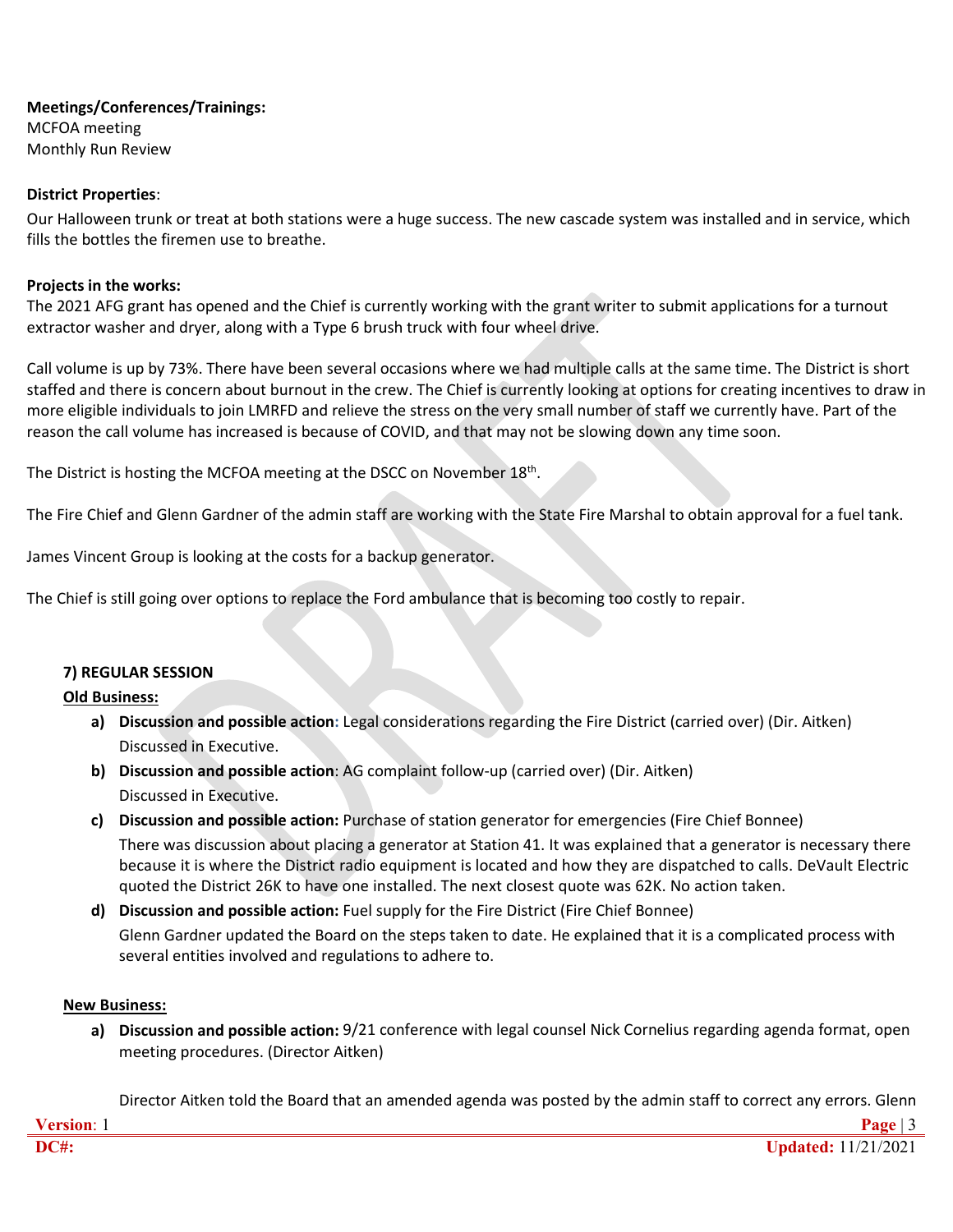Gardner also notified the Board on other actions that were taken per Cornelius' instructions.

Attorney Cornelius was called to confirm that the correct steps have been taken to appease the AG. The Attorney also mentioned he is still following up with the AG to see what training will suffice for the Board and admin staff.

- **b) Discussion and possible action:** Increasing the speed and efficiency of Board meetings (Director Aitken) Director Aitken believes that the Board is on the right track with how the meetings are being conducted. No action taken.
- **c) Discussion and possible action**: Changing board meeting dates (Director Aitken) **Currently, the Board meets on the third Thursday of every month at 10am**. Director Braaten updated the Board on the status of the Meadview Civic Association's schedule and the use of their meeting rooms. With the discussion, the item will be moved to the December 2021 meeting agenda.
- **d) Discussion and possible action:** Selection of a new board chairperson (Dir. Koeppen)

**Motion to nominate Director Koeppen as the new LMRFD Board Chairperson: Director Aitken Seconded: Director Karash Vote: Directors Aitken, Braaten, Karash, Koeppen- AYE**

**e) Discussion and possible action:** Interview Mr. Aric Garza, candidate for the open Board of Directors seat (Dir. Aitken)

The Board, led by Director Aitken, conducted an interview with Mr. Garza with pre-prepared questions. He confirmed that the Board responsibilities would not interfere with his current schedule and that he is qualified for the position.

The Board accepted Mr. Garza as a new member of the LMRFD Board. He performed the Oath of Office, which was directed by Director Aitken.

**f) Discussion and possible action:** Review and discussion of lease for Station 43 (Dir. Koeppen)

Chairperson Koeppen, upon reviewing the contract, has concerns about putting a generator at Station 43 since it would need to be permanently affixed to the property. If the District ever left the station, then the generator would stay behind. The Fire Chief stated that the crew could run everything they need off the truck generator, they would just need an electrician to perform some necessary wiring for that to be feasible.

Chairperson Koeppen was also concerned about having adequate insurance on the building, which the Chief was able to confirm it had.

**g) Discussion and possible action:** Feasibility of putting a remote printer in Meadview so Meadview directors can print their own board meeting packets (Dir. Braaten)

Director Braaten suggested setting up a printer with holepunch capabilities at Station 43 for the Directors in Meadview so they would not need to go to Station 41 to pick up their Board packets. Instead, the admin staff could print the packets remotely to Station 43.

Glenn Gardner reminded the Board about SharePoint and how the Board will have access to the packets anywhere